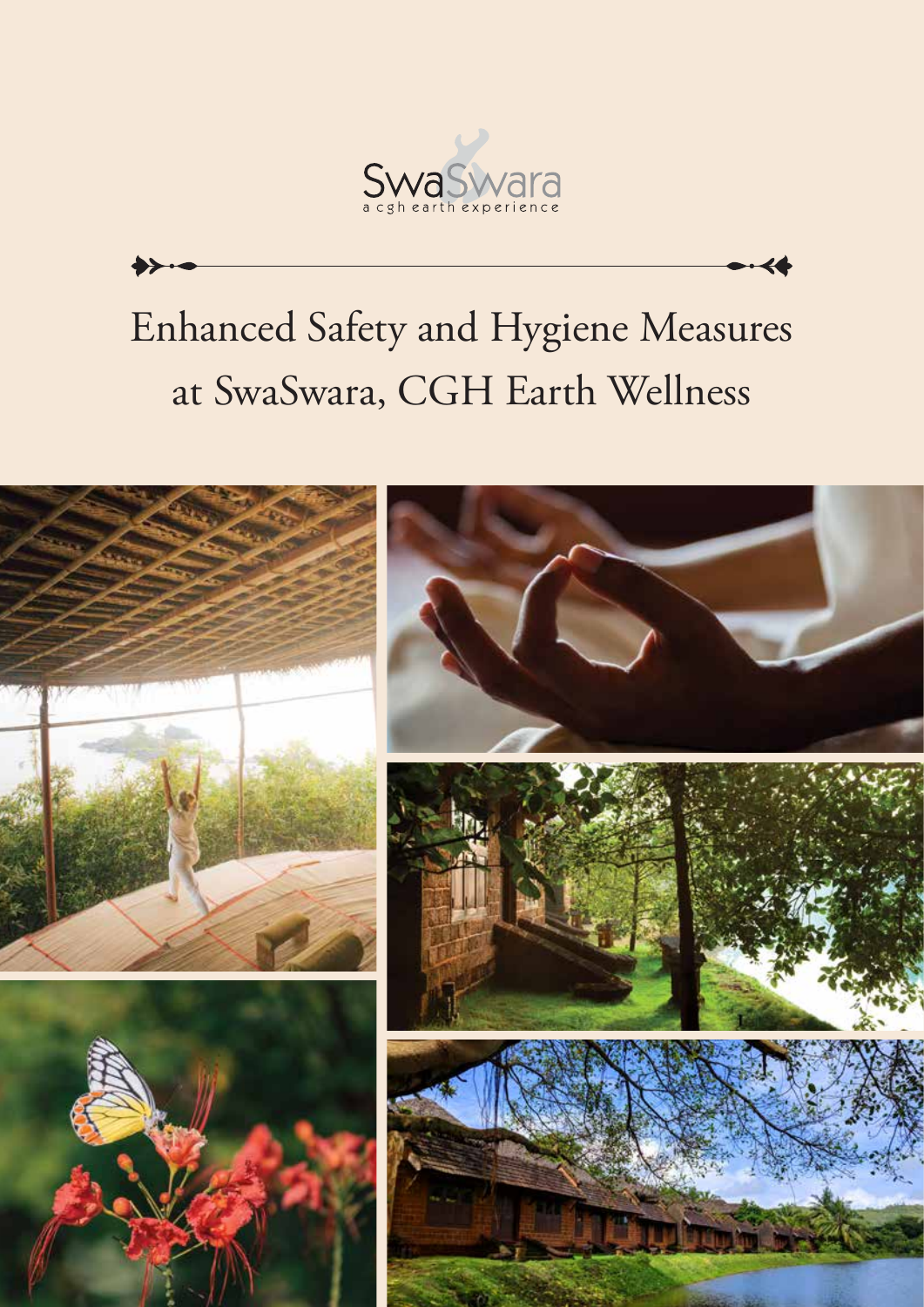

Dear friends,

I hope you and your family are safe and in good health.

This pandemic has taken a heavy toll on us mentally, physically, and economically, over the past few months. But we have to move on; we have to be resilient. And as the world slowly emerges from the lockdown, we have learnt to live with this COVID-19 pandemic and accept the New Normal.

Many of you have contacted us asking about when you can return. You have told us about how rejuvenated and happy you felt when you stayed with us. We understand your sentiments. After all, good holistic wellbeing is very important, especially considering the current global scenario. So, we have begun to welcome a limited number of guests. But what will a wellbeing retreat feel like in a COVID-19 world? Everything will be as special as you remember.

The only difference is the enhanced safety measures and preventive actions we are undertaking to keep everyone safe. We want to make sure that you get the physical, mental, and emotional reset you need, with the safety you deserve.

A dedicated core team of CGH Earth leaders at SwaSwara are executing our enhanced safety procedures as we welcome you back again. Our entire team is extremely appreciative of the measures we are taking for the safety of the community and have complete confidence in the Standard Operating Procedures we have developed. We know that you would support these enhanced measures and enjoy your stay without any stress.

The following document will give you an insight into the measures taken at SwaSwara to ensure your safety, while you enjoy your much-needed wellbeing retreat.

Thank you. Warm regards,

Sidarth Dominic **CEO**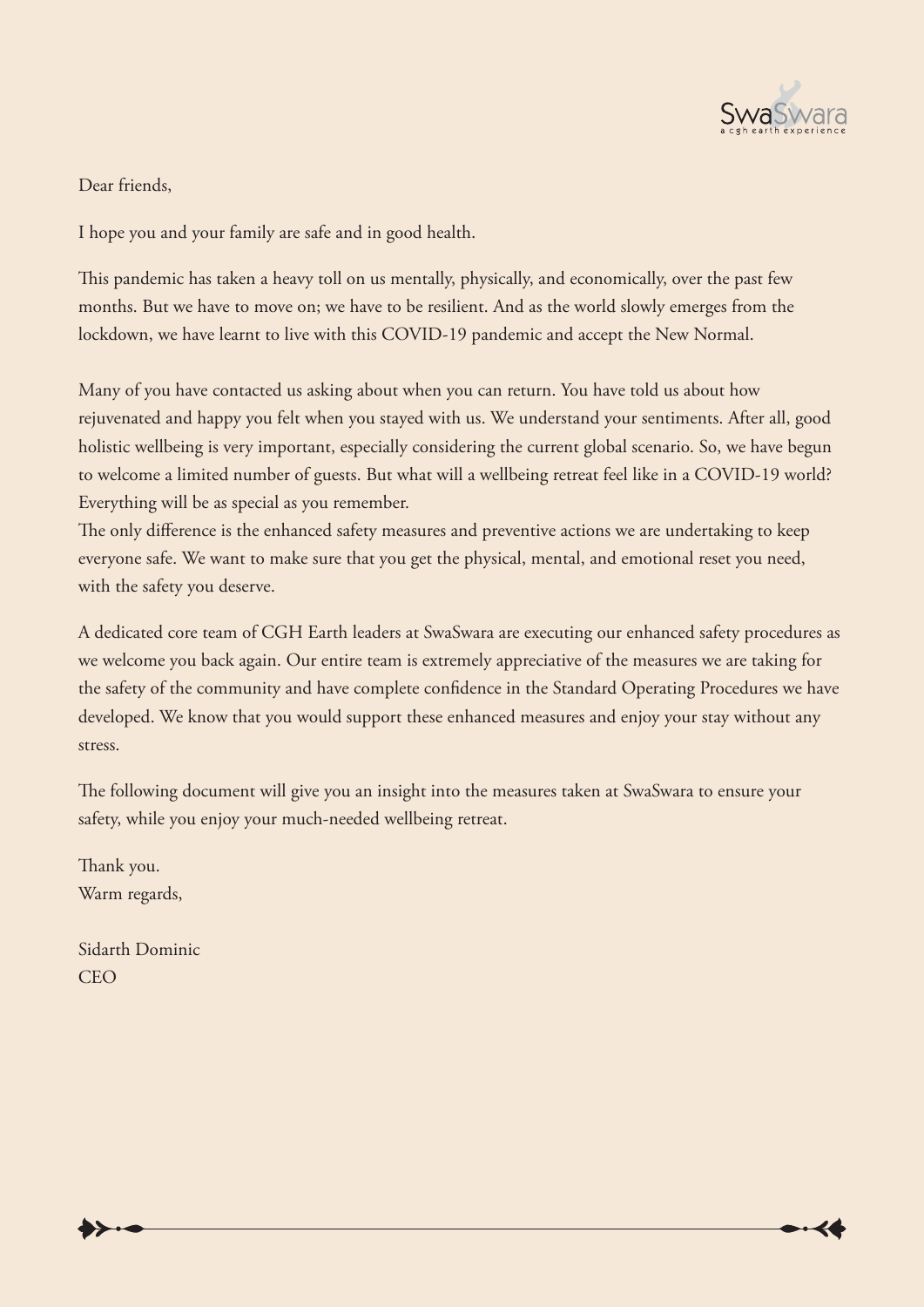

#### COVID-19 Safety Measures taken by SwaSwara



#### *General Information*

- We have appointed a COVID-19 Safety Officer for every hotel and resort, to execute these enhanced measures for the complete safety of our guests and staff.
- Our COVID-19 Safety Officer will closely interact with the local health department and will always be up to date on the latest safety measures.
- The Indian Government's Aarogya Setu COVID-19 Safety App has been installed by all our staff, and we recommend that you too download the app and keep it updated. It is available on Google Play and the App Store.
- If any guest or staff exhibits COVID-19 like symptoms, including fever, breathlessness, dry cough or sore throat, we will follow all the government protocols, including notifying the local health department, so that the patient gets the best care possible.
- The Standard Operating Procedures have been modified to incorporate COVID-19 protocols with a focus on:
- ~ Basic personal hygiene, hand hygiene, social distancing, and respiratory hygiene.
- ~ Thorough screening of patients, staff and vendors.
- ~ Highest standards of cleaning and sanitation to disinfect or quarantine all contact surfaces.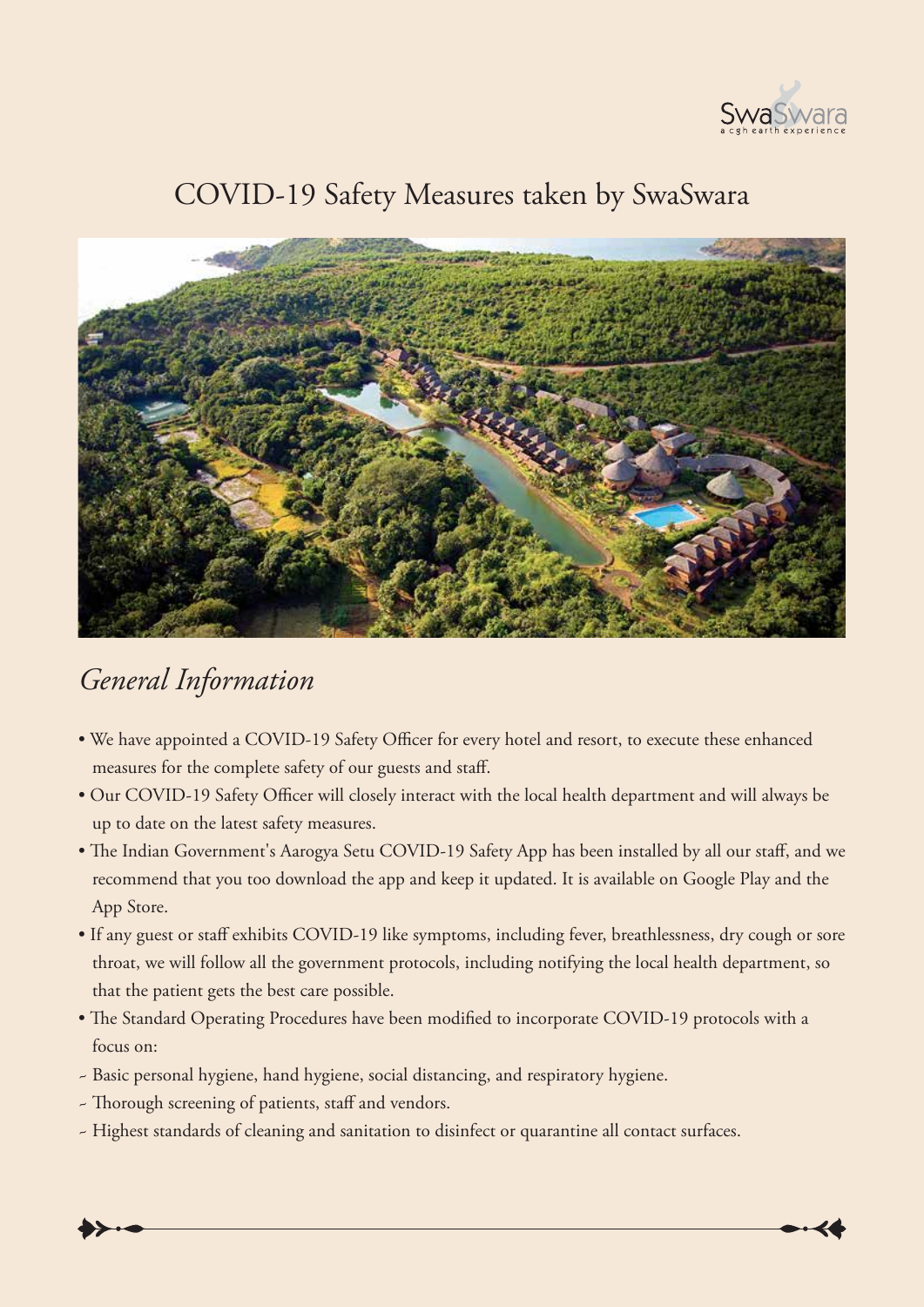



#### *Arrival*

- We will check the temperature of all patients, drivers, staff, suppliers and anyone else entering the premises, on arrival.
- Anyone entering the premises and staying back will be asked to fill in a self-declaration form.
- Everyone will also be asked to wash their hands at the entry point.
- All our team members will be wearing masks and gloves and will maintain social distancing.
- Our Front Office Team will greet the guests with a traditional and warm 'Namaste' and will not be shaking hands.

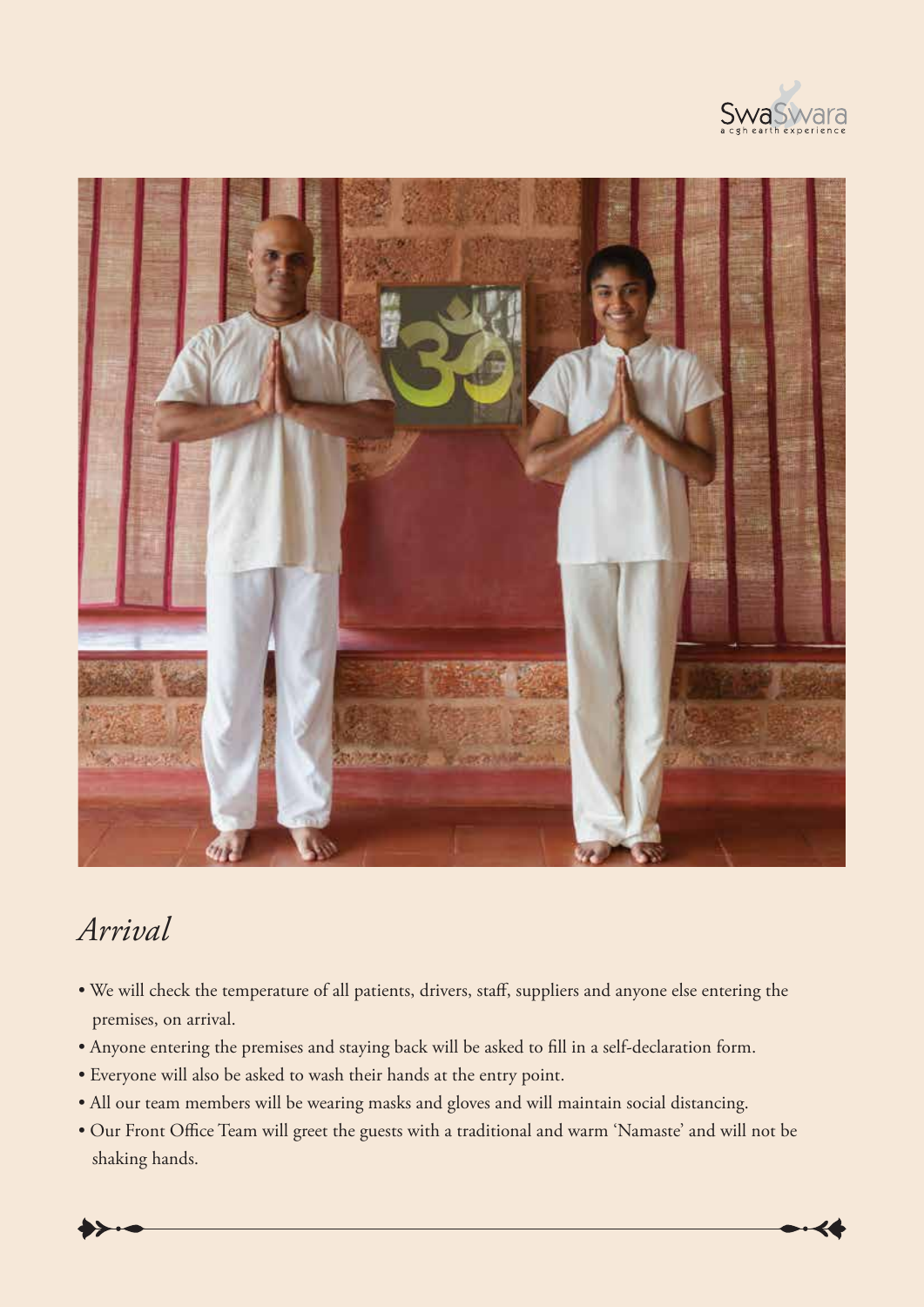

# *Cars, Chauffeurs, and Valet*

- We are temporarily suspending all valet operations to ensure complete safety.
- The use of tuk tuks/auto rickshaws/ boats can be arranged by the resort please note, however, that using any public transport is at the guest's personal risk. Currently, we are not running guided excursions to the temple town.

# *Check-In and Check-Out*

- Understandably, check-in and check-out procedures have been altered to include COVID-19 protocols and this could affect check-in and check-out timings.
- 24 hours before checking in, a pre check-in form will be sent online, along with a self-declaration form. Your ID proof can be submitted online in advance, but please make sure you carry the same ID (original not copy) to the resort for validation. If you are a foreign national, you will have to submit your passport and visa on arrival as well.
- We are prioritising digital payments over cash and will be sanitising all credit cards if used during billing. You will be guided on our digital payment modes by our reservations team well in advance.
- All bills will now be sent across as hard copies.

# *Luggage*

- All luggage and handbags will be sanitised before sending it to your room.
- To ensure your safety, luggage will be handed over to you at the door itself. Our team will help you if you need any assistance.
- At the time of discharge, please place your luggage outside your door, from where it will be collected by us and loaded into the vehicle after it is verified by you.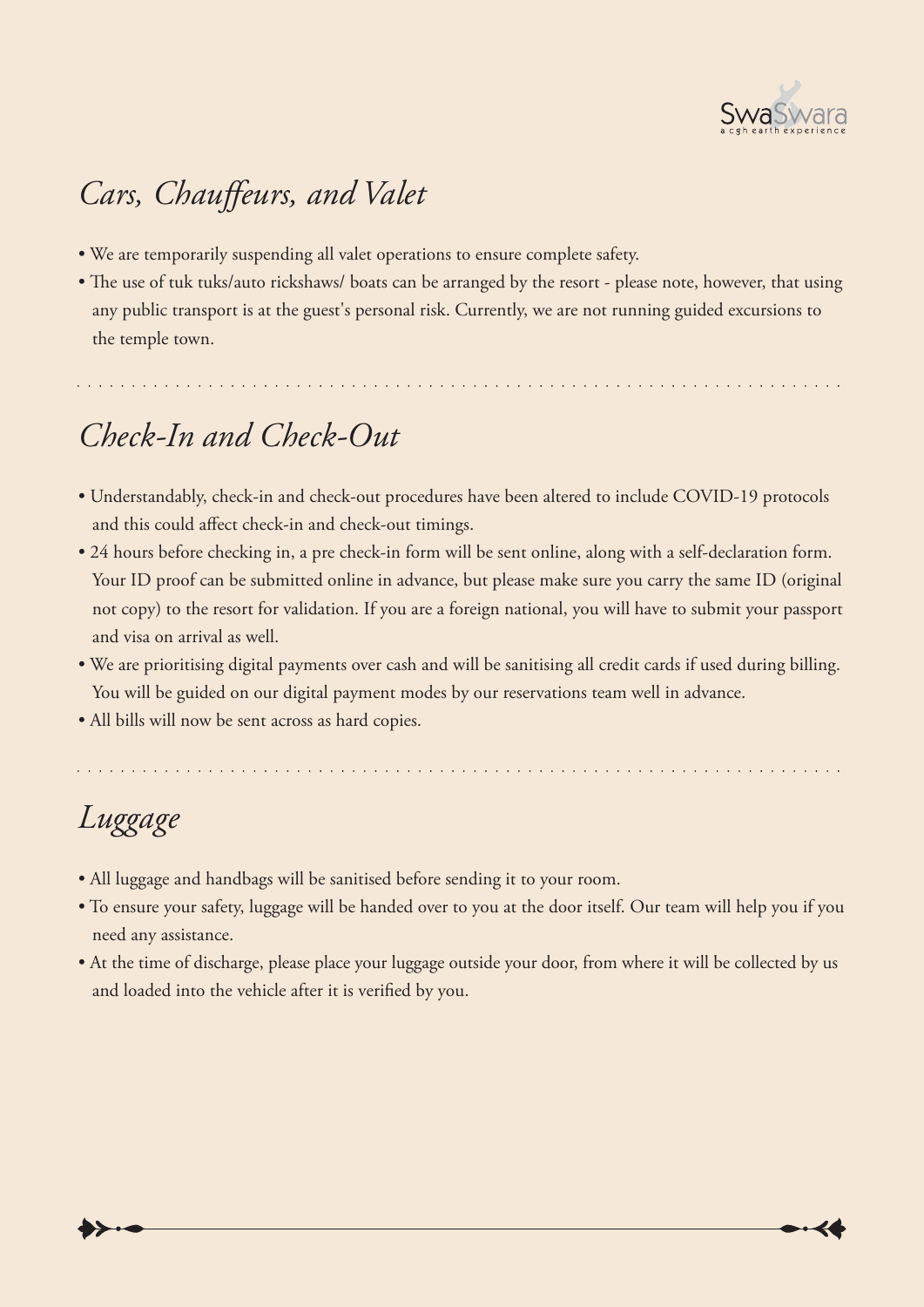



#### *Common Areas*

- Hand hygiene facilities are available at multiple points for convenience.
- All touchpoints, interior and exterior furniture and pool beds will be frequently sanitised by our team.
- Common spaces are clearly defined with social distancing markers and you are expected to follow them.
- Please use the hand sanitiser provided at various locations before and after touching any item.

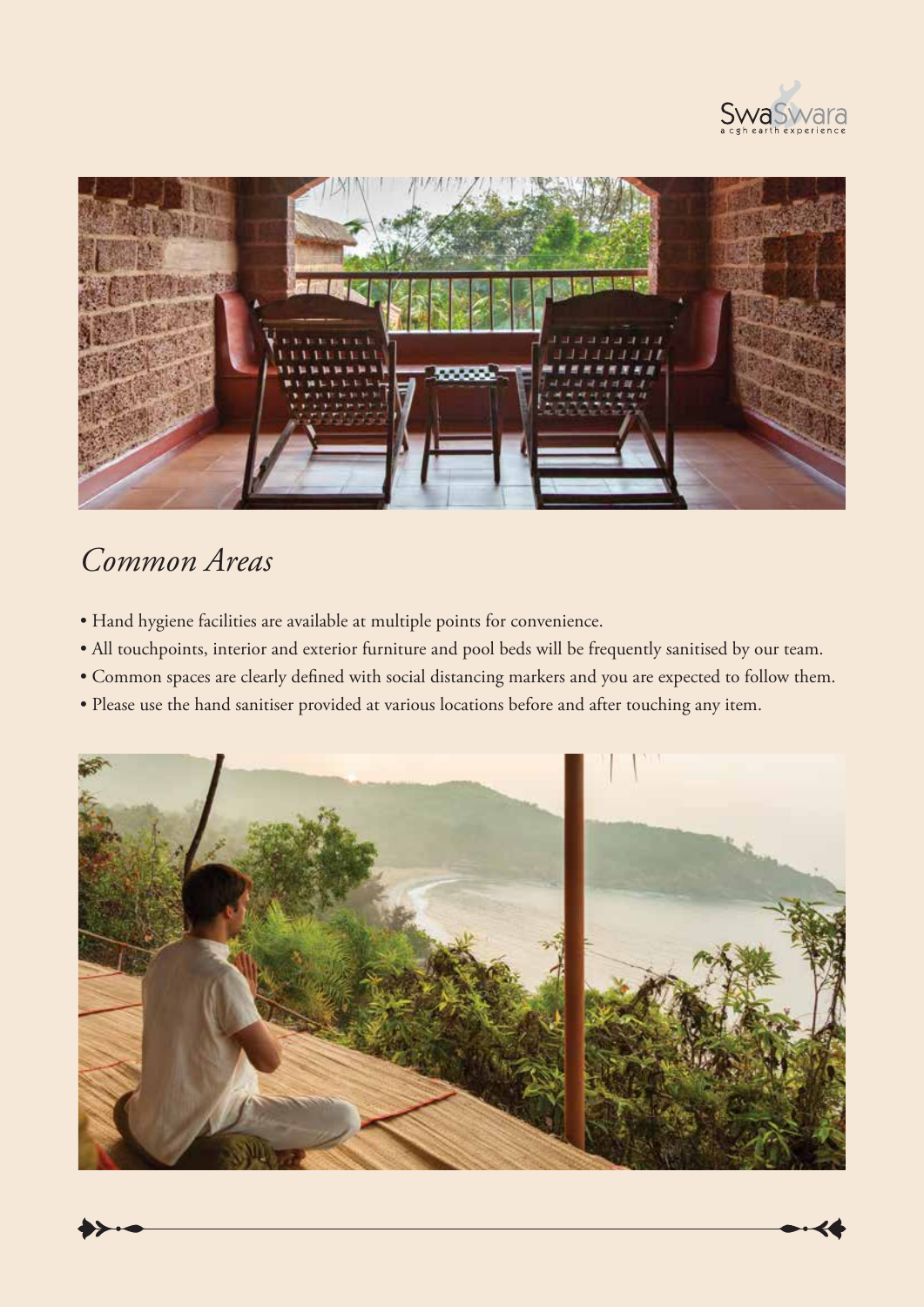

### *Yoga & Meditation*

- Sanitised Yoga mats will be issued to you during all Yoga & Meditation sessions.
- Guests must use the hand sanitiser provided at the entry to the Yoga & Meditation venues.
- To ensure safe social distancing, only a limited number of participants will be allowed in one room at a time.

#### **Shop**

- Guests are requested to not handle the souvenirs in the gift shop but instead ask the assistant in protective gear to present it to them.
- During this time, we request you to not try on the clothes in the shop.

*Avail Wi-Fi in the library, at no additional cost.*



$$
\blacklozenge \succ \cdot \bullet
$$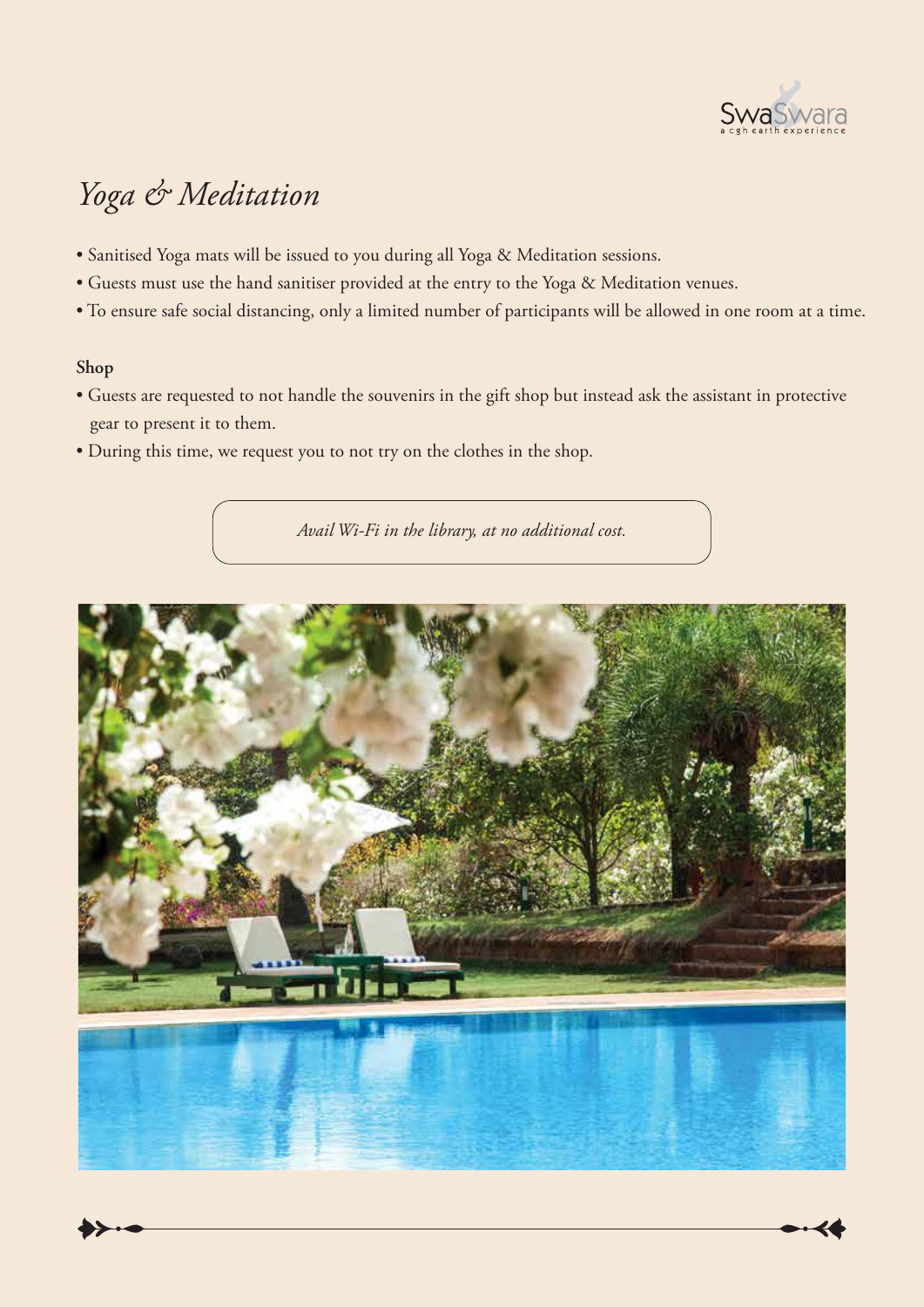

#### *Pool*

- The pool area will be frequently sanitised.
- Pool beds will be arranged in a manner to maintain social distancing and the pool furniture sanitised after every guest.
- Fresh, sanitised pool towels will be placed on each bed.
- Please place your soiled towel in the basket allocated for the same. They will be collected by housekeeping staff wearing full Personal Protective Equipment (PPE), dedicated to that task.
- Please use the hand sanitiser provided at various locations before and after touching any item.



#### *Villas*

• All villas are sanitised as per international standards and quarantined for 24 hours after check-out. During this time, no one is allowed to enter the villa. These villas can be identified with the notice 'THIS ROOM IS SANITISED' outside the door to indicate that we have completed the room sanitisation process.

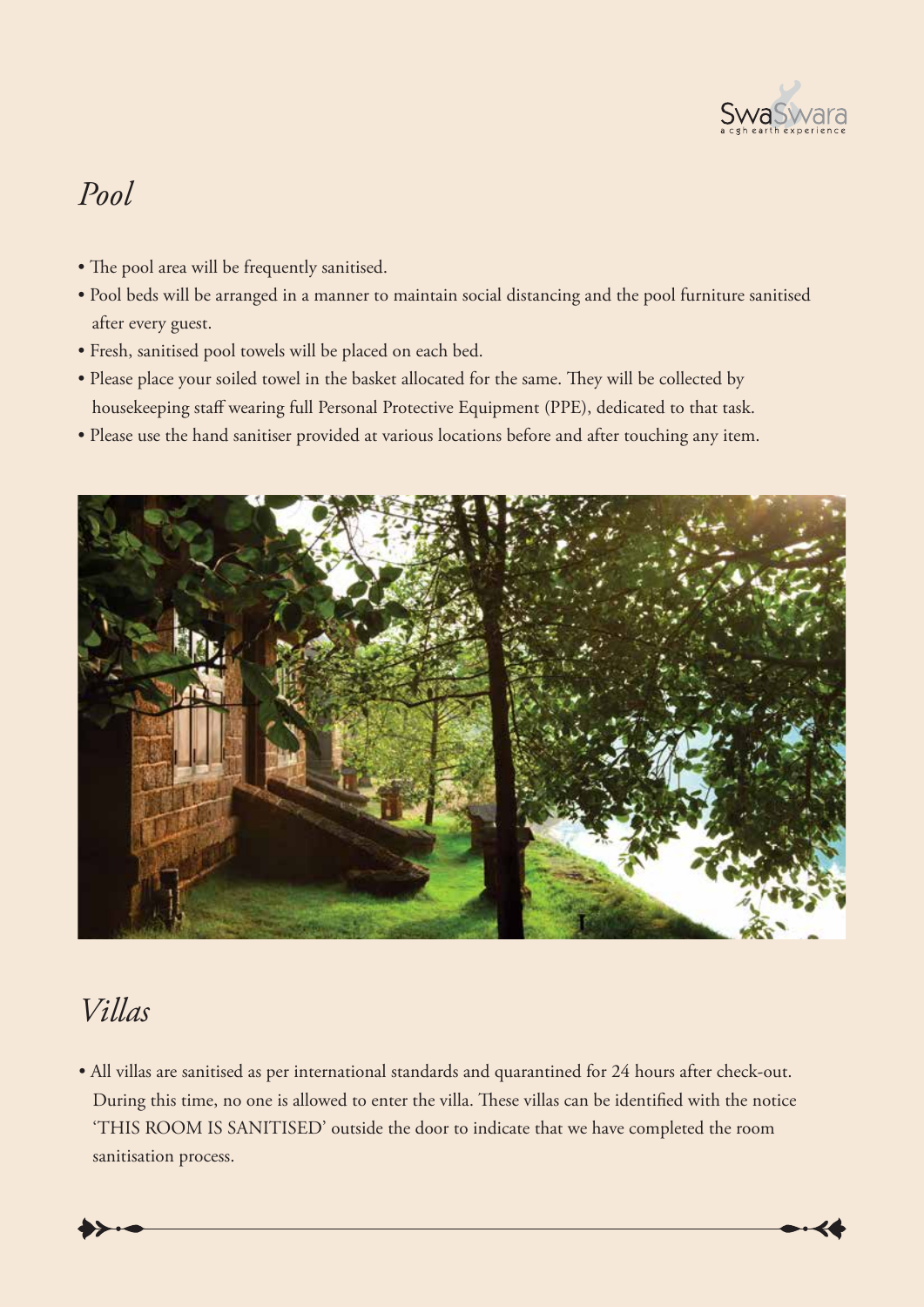

- The air conditioning vents and filters are sanitised after every check-out.
- As per government guidelines, the air conditioning in the villa will be set to 24°-30°C. Please maintain these parameters for your safety.
- In order to practice social distancing and safety, we will reduce the entry of the staff into the rooms with guests. In the case of your luggage, room service, etc. the staff will hand over the items at the door.
- Familiarisation of the room will be done by our staff at the reception. Staff will not be entering the room at the time of check-in.
- While the housekeeping staff are offering their services during the stay, guests are advised to step out of the villa while they do the cleaning in order to maintain social distancing.
- All toiletries, and amenities (apart from stationery) such as tea bags, coffee sachets, jaggery as a sweetener, cups and saucers, throw cushions, and runner on bed, are now available in the rooms, and duly sanitised. Laundry bag & card as well.
- All printed stationery such as tent cards, Telephone Directory, Experiences, etc. would no longer be provided in the villas, instead the necessary details will be sent to guest on WhatsApp.

# *Laundry*

- Soiled linen is quarantined for 24 hours and then sanitised at 70°C with an approved detergent.
- It will take 48 hours for your clothes to be returned Check spacing to you after laundry.
- Soiled linen is only handled by one authorised person wearing full Personal Protective Equipment (PPE).

#### *Yoga Consultation*

- Please wear your mask during consultations.
- To ensure social distancing, please adhere to the consultation time slot allocated to you,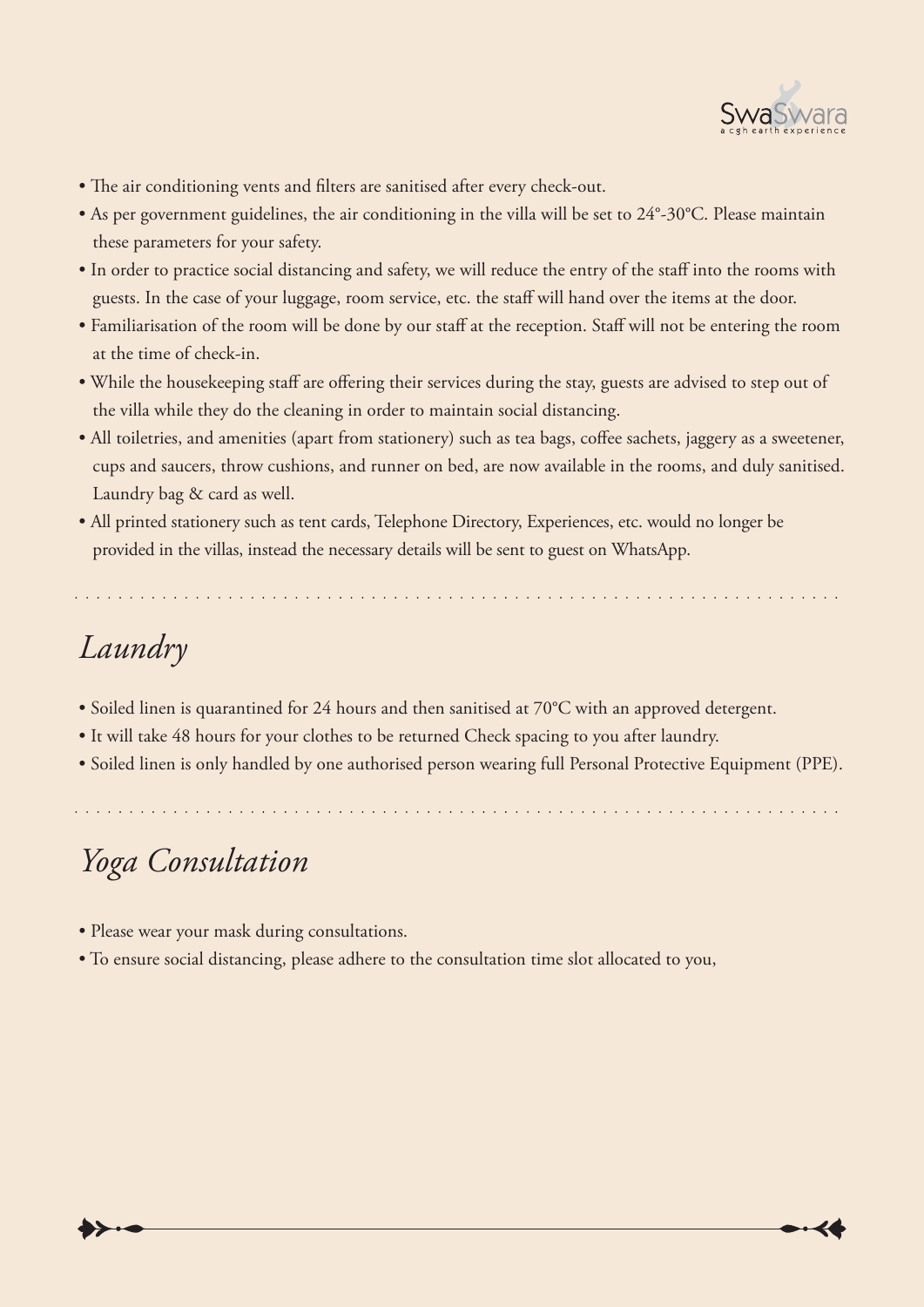



#### *Restaurant*

- Tables are spaced apart to maintain the required social distancing.
- Guest can view menus, pre-order meals and make service requests on WhastsApp, to minimise contact.
- We encourage guests to make reservations at the restaurant beforehand and to pre-order their preferred dishes from the daily menu.
- Self-service is not permitted.
- Your meals will be pre-plated and served at your table.
- All restaurant furniture will be sanitised before and after every meal and guest use.
- All cutlery, crockery, and glassware are sanitised in automated dishwashers.
- Service staff will be wearing masks, visors and gloves, while the cleaning staff will be in the required PPE uniform.

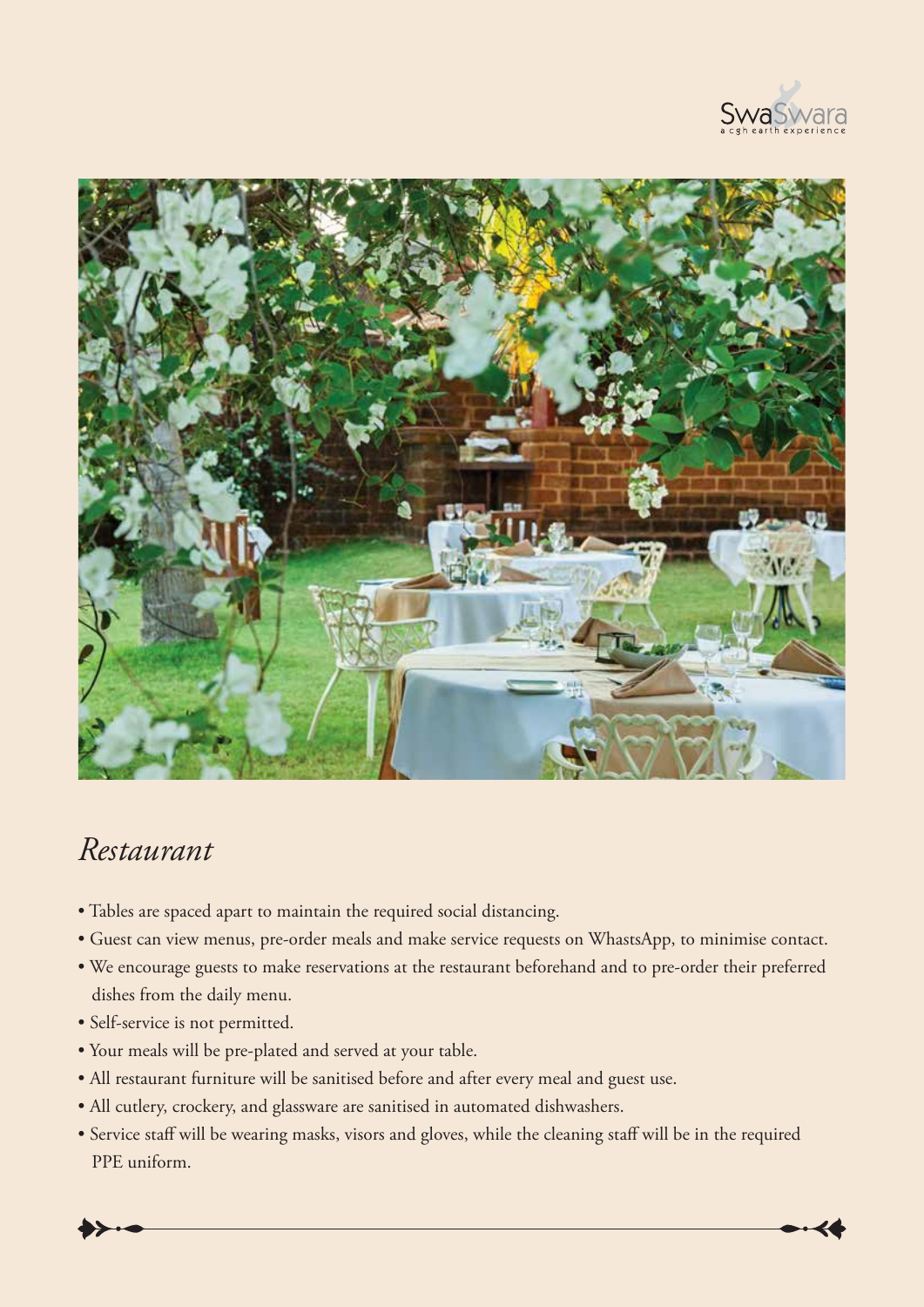



# *Kitchen and Material Receiving*

- All kitchen staff will wear clean face masks, hair nets or chef caps and aprons.
- All kitchen staff are asked to wash their hands regularly.
- All fruits and vegetables are washed with food-safe disinfectant before being brought into the kitchen.
- Staff rotation is maintained by the Head of Department to avoid cross-contamination and to maintain social distancing.

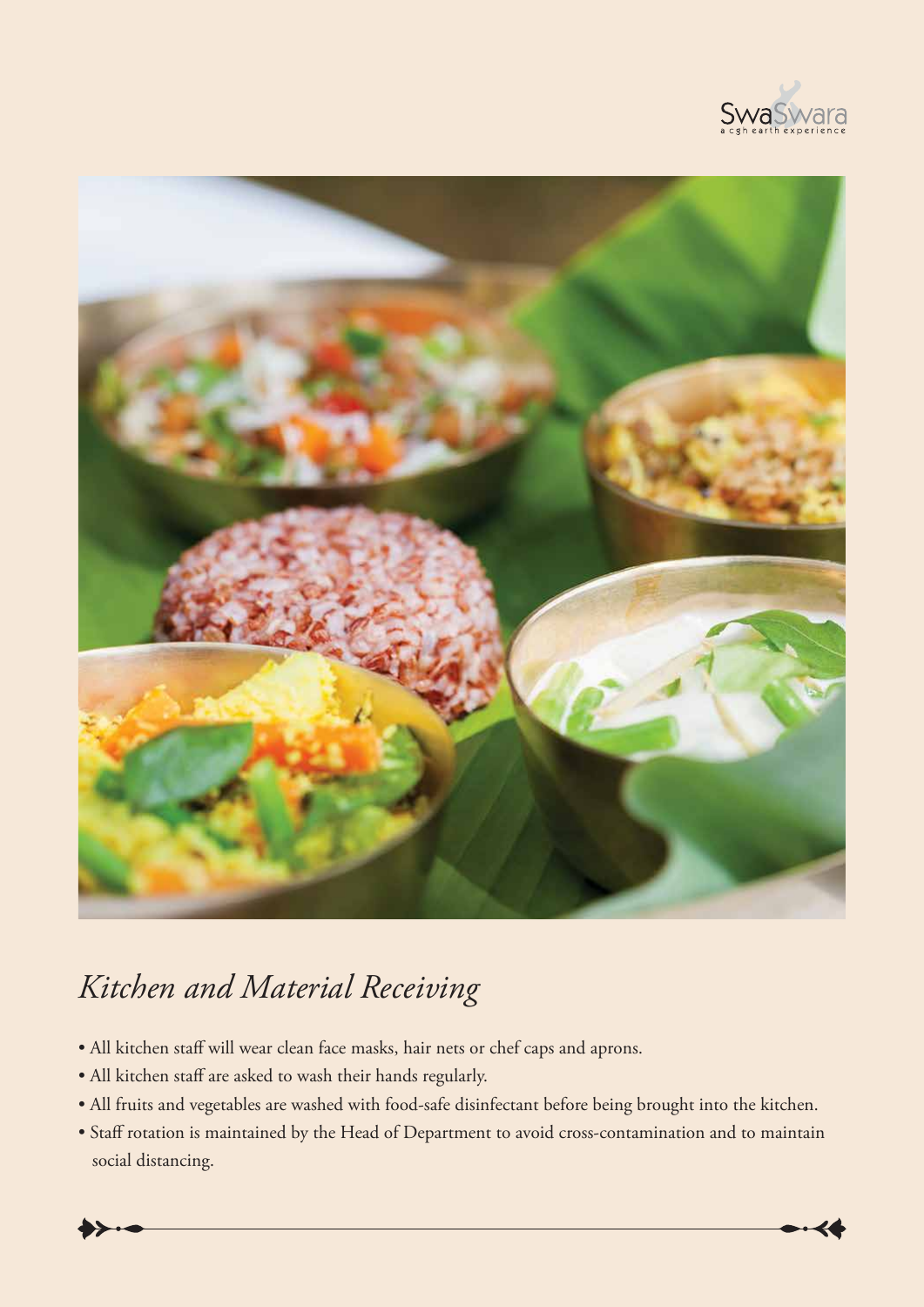



## *Staff*

- To ensure proper social distancing, we will be temporarily operating with a reduced workforce.
- Staff, contractors, and vendors are screened with IR Scanners and their temperatures recorded. They are also required to submit a declaration, similar to what guests fill in.
- All staff will be wearing masks. Those who are assigned tasks which could bring them in close proximity to patients or inside their villas, will always wear the appropriate Personal Protective Equipment (PPE) .
- Our staff take these safety measures very seriously and are dedicated to following the Standard Operating Procedures for cleaning and sanitising the rooms as per the guidelines from the health department, as well as international best practices.
- They are trained to pay special attention to touchpoints, and other contact surfaces.
- They will always follow social distancing protocols.
- If a staff member has visited a containment zone or hot spot, or develops COVID-19 like symptoms, local health authorities will be informed as per government regulations.
- Staff who have symptoms like fever, cough, or difficulty in breathing will be isolated, while we get help from our on-call doctors.
- There are separate isolation rooms for staffs.
- We have safety and sanitisation protocols in place for staff accommodation, lockers, cafeteria, and other public spaces used by the staff.
- The Indian Government's Aarogya Setu COVID-19 Safety App has been installed by all our staff.

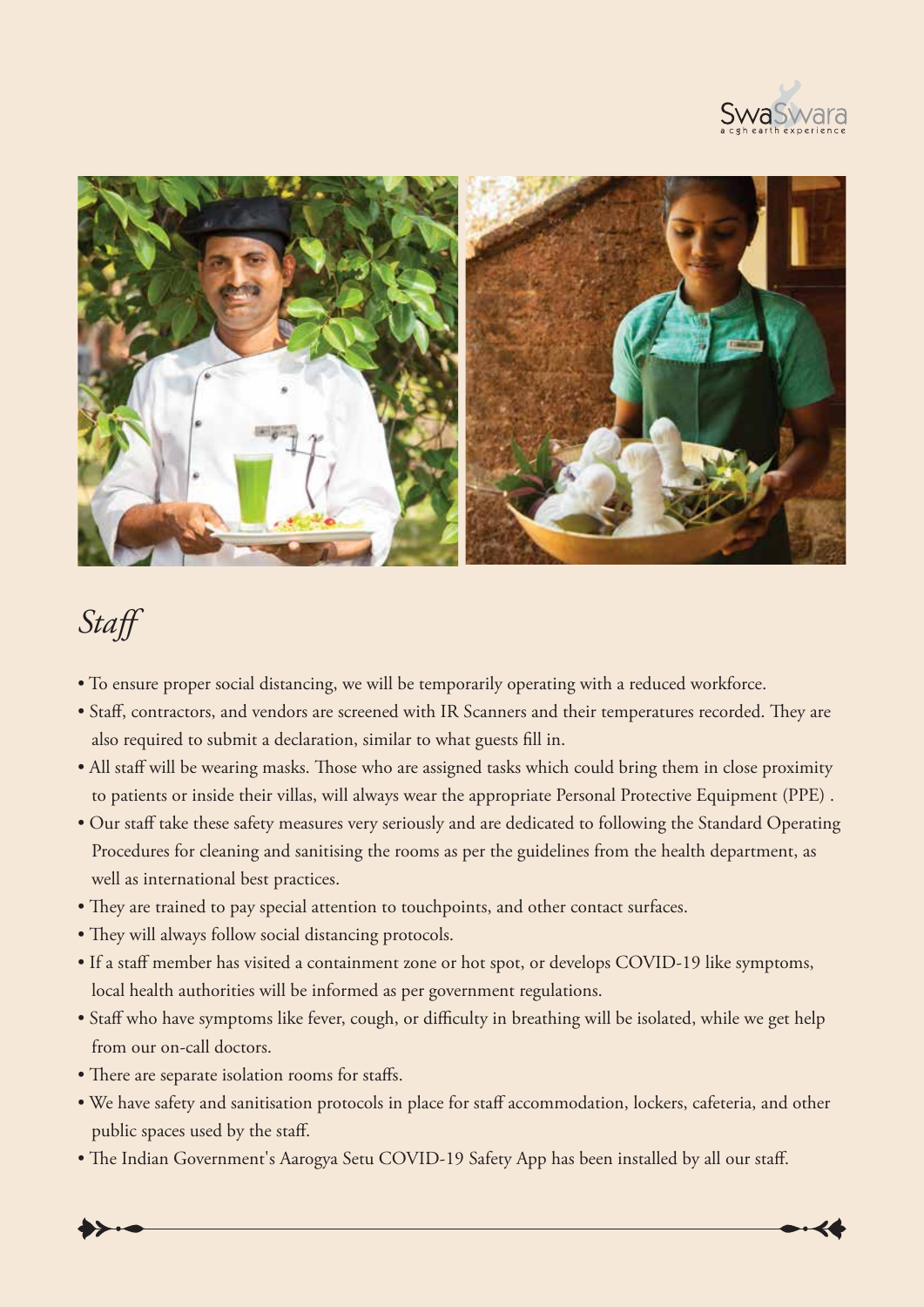

# *Safety measures to be taken by the guest*

- If you have symptoms like fever, sore throat, or a cold, please consider postponing your holiday until a later date when you are feeling better.
- Please reconfirm your departure date and time with the Registration Desk. This will help us plan our extended cleaning and disinfection processes.
- Wearing a mask is one of the best forms of protection available to us and we ask you to wear one when you step outside your room. **Wearing a mask is also recommended by the Central and State Government and WHO.**
- Always keep a safe distance of at least 2 m (6 feet) to maintain social distancing.
- Please recollect your recent travel records as accurately as possible when filling in your COVID-19 declaration.
- If you start to exhibit COVID-like symptoms including fever, cough or breathing difficulties, please follow the government protocols, which will be clearly communicated to you. Please stay inside your room while we get the help you need.
- Clothes and your mask should not be washed inside the room. They will be washed, disinfected and returned within 48 hrs.
- No visitors will be allowed inside to maintain the hygiene sanctity of the premises. Thank you for your understanding.
- You will find hand hygiene facilities throughout the premises. Please use them as often as you can.
- Kindly keep yourself updated on the guidelines issued by the State Government/Government of India.
- Kindly download and install the Indian Government's Aarogya Setu COVID-19 Safety App and keep your status updated. It is available on Google Play and the App Store.

# *Standards and Certications*

- ISO 22000 certification for food safety
- FSSAI guidelines on operations
- FoSTaC (Food Safety Training and Certification) for staff

Please note that the above guidelines are subject to revision at short notice based on State and Central Government guidelines.

With these international hygiene measures in place and our enhanced Standard Operating Procedures, you can be sure you get the wellbeing retreat you need with the safety you deserve.

See you soon.